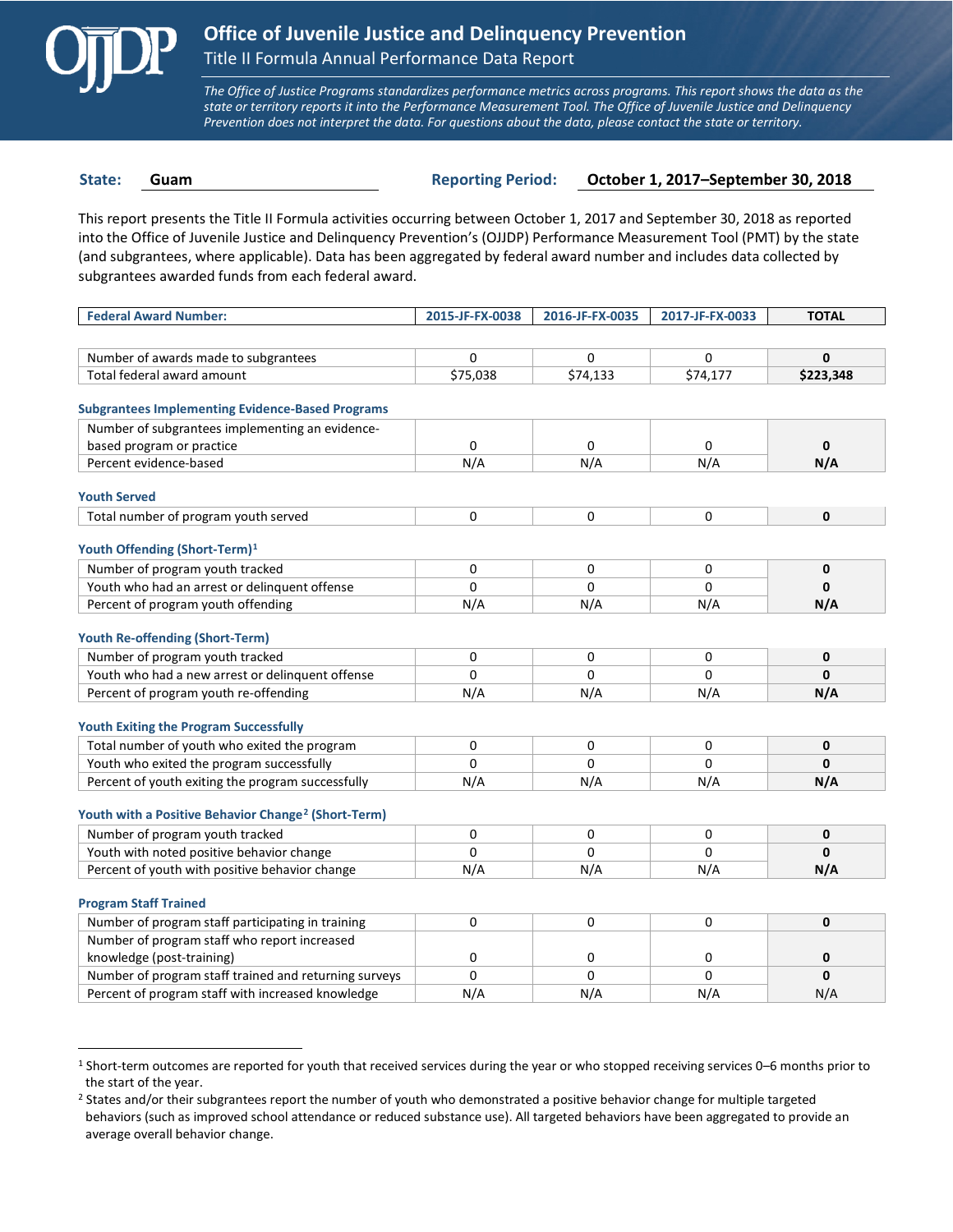## **Title II Formula Annual Performance Data Report**

### **Systems Improvement Activities**

| Number of Memorandum of Understandings developed |  |  |
|--------------------------------------------------|--|--|
| Number of program materials developed            |  |  |
| Number of planning activities conducted          |  |  |
| Number of program/agency policies or procedures  |  |  |
| created, amended, or rescinded                   |  |  |

## Purpose Area Allocations

OJJDP has defined 32 purpose areas that states may use their Title II funds to implement, either through subawards to local, public, and private agencies or through statewide programs. This section lists the funds allocated from each federal award to both subgrantee and statewide programs during the reporting period.<sup>[3](#page-1-0)</sup>

| <b>Purpose Area</b>                             | 2015-JF-FX-0038 | 2016-JF-FX-0035 | 2017-JF-FX-0033 | <b>TOTAL</b> |
|-------------------------------------------------|-----------------|-----------------|-----------------|--------------|
| 1. Aftercare/Reentry                            | \$0             | \$0             | \$0             | \$0          |
| 2. After School Programs                        | \$18,900        | \$0             | \$0             | \$18,900     |
| 3. Alternatives to Detention                    | \$0             | \$0             | \$0             | \$0          |
| 4. Child Abuse and Neglect                      | \$0             | \$0             | \$0             | \$0          |
| 5. Community-Based Programs and Services        | \$0             | \$0             | \$0             | \$0          |
| 6. Delinquency Prevention                       | \$0             | \$0             | \$0             | \$0          |
| 7. Gangs                                        | \$0             | \$0             | \$0             | \$0          |
| 8. Graduated and Appropriate Sanctions          | \$0             | \$0             | \$0             | \$0          |
| 9. Hate Crimes                                  | \$0             | \$0             | \$0             | \$0          |
| 10. Job Training                                | \$0             | \$0             | \$0             | \$0          |
| 11. Learning and Other Disabilities             | \$0             | \$0             | \$0             | \$0          |
| 12. Mental Health Services                      | \$0             | \$0             | \$0             | \$0          |
| 13. Mentoring, Counseling and Training Programs | \$0             | \$0             | \$0             | \$0          |
| 14. Positive Youth Development                  | \$0             | \$0             | \$0             | \$0          |
| 15. Probation                                   | \$0             | \$0             | \$0             | \$0          |
| 16. Protecting Juvenile Rights                  | \$0             | \$0             | \$0             | \$0          |
| 17. School Programs                             | \$0             | \$0             | \$0             | \$0          |
| 18. Substance and Alcohol Abuse                 | \$0             | \$0             | \$0             | \$0          |
| 19. Compliance Monitoring                       | \$39,356        | \$0             | \$0             | \$39,356     |
| 20. Deinstitutionalization of Status Offenders  | \$0             | \$0             | \$0             | \$0          |
| 21. Disproportionate Minority Contact           | \$7,619         | \$0             | \$0             | \$7,619      |
| 22. Diversion                                   | \$0             | \$0             | \$0             | \$0          |
| 23. Gender-Specific Services                    | \$0             | \$0             | \$0             | \$0          |
| 24. Indian Tribe Programs                       | \$0             | \$0             | \$0             | \$0          |
| 25. Indigent Defense                            | \$0             | \$0             | \$0             | \$0          |
| 26. Jail Removal                                | \$0             | \$0             | \$0             | \$0          |
| 27. Juvenile Justice System Improvement         | \$0             | \$0             | \$0             | \$0          |
| 28. Planning and Administration                 | \$2,125         | \$0             | \$0             | \$2,125      |
| 29. Reducing Probation Officer Caseloads        | \$0             | \$0             | \$0             | \$0          |
| 30. Rural Area Juvenile Programs                | \$0             | \$0             | \$0             | \$0          |
| 31. Separation of Juveniles from Adult Inmates  | \$0             | \$0             | \$0             | \$0          |
| 32. State Advisory Group (SAG) Allocation       | \$6,000         | \$0             | \$0             | \$6,000      |

<span id="page-1-0"></span><sup>&</sup>lt;sup>3</sup> The dollars shown are an estimate of total funds allocated for activities conducted for each purpose area. The PMT is not a grants management system and does not collect data on actual expenditures. For actual expenditures, please refer to the Office of Justice Programs Grants Management System (GMS).

 $\overline{a}$